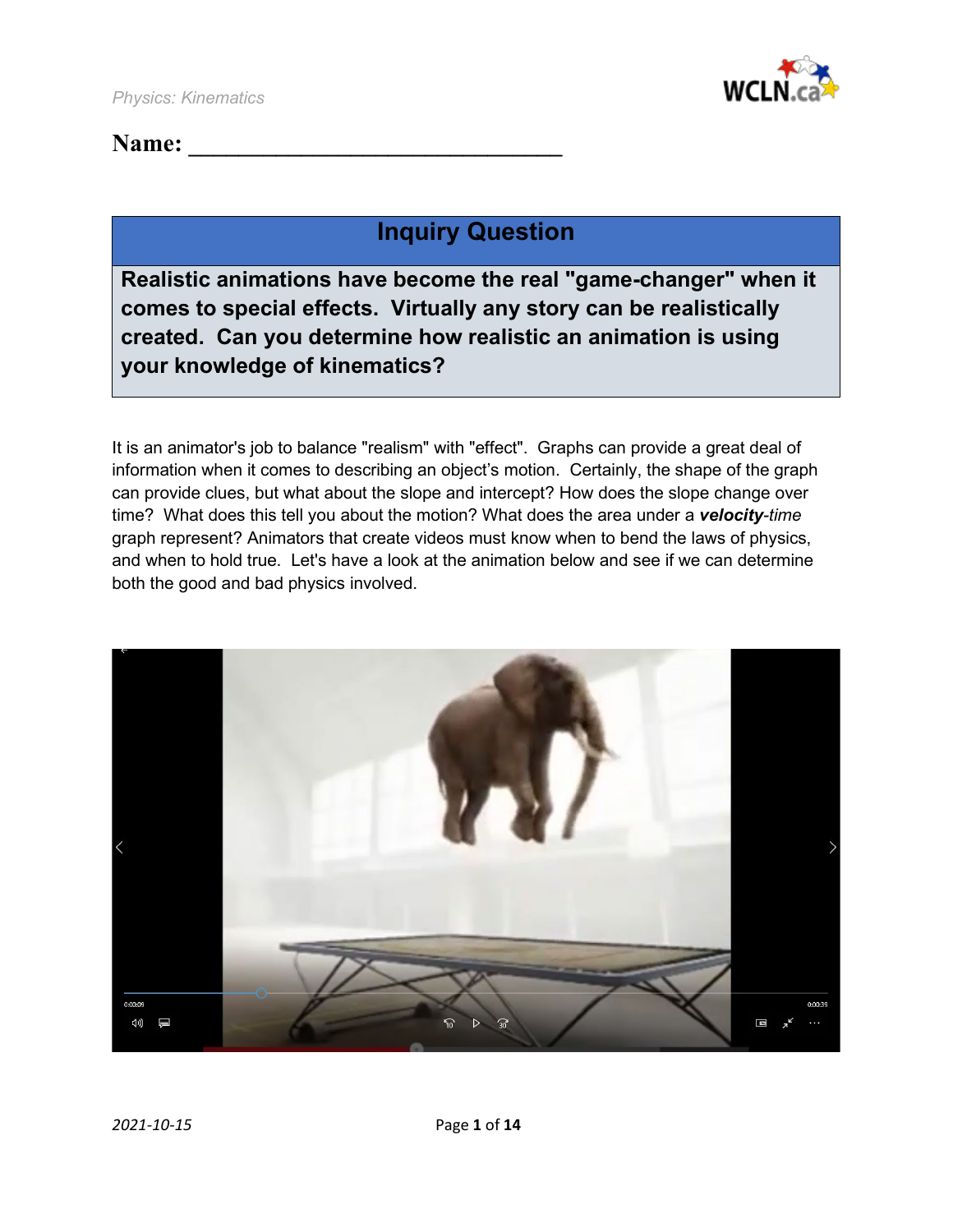

## **Instructions**

Using a pencil, answer the following questions. The lab is marked based on clarity of responses, completeness, neatness, and accuracy. Do your best! Please ensure that any data measured (or recorded) includes the appropriate number of significant digits (only one uncertain digit).

This activity is divided into three sections:

- **Core** this first section explores only the basic "core" ideas involved in understanding. Students must demonstrate a sound understand with all of their answers in this section BEFORE attempting the next section.
- **Mastery** Your instructor will NOT review this section if the Core section above shows any misconceptions. In this section students will make predictions and apply the concepts and ideas learned above. For complete mastery it is expected that data collection and scientific procedures will be as accurate as possible. All work shown should be clear with any units included. Answers should be rounded off to the correct number of significant figures based on the data collected.
- **Ace** Once again, your instructor will only look at this section provided he/she is confident that the above Mastery criteria has been met. In this section students will demonstrate a deeper understanding of the concepts through error analysis, experimental design etc. Physics concepts from other units already covered will often be required here.

### **Instructions:**

Open the pdf instructions file and download the *Tracker* software from the link below. Video tutorials on the use of Tracker are included. See Free-Fall instructions below for additional support.

## **[Click here for pdf Instructions](https://wcln.ca/_LOR/projects/ph/Instructions/Kinematics_Free-Fall_Lab_Instructions.pdf)**

### **[Tracker Software \(click to install\)](https://physlets.org/tracker/)**

To get you started quickly we have also created **video instructions**. They have been broken down into two parts on *YouTube*. You may need the .*pdf* above as well for lab-specific data analysis instructions. Follow the links below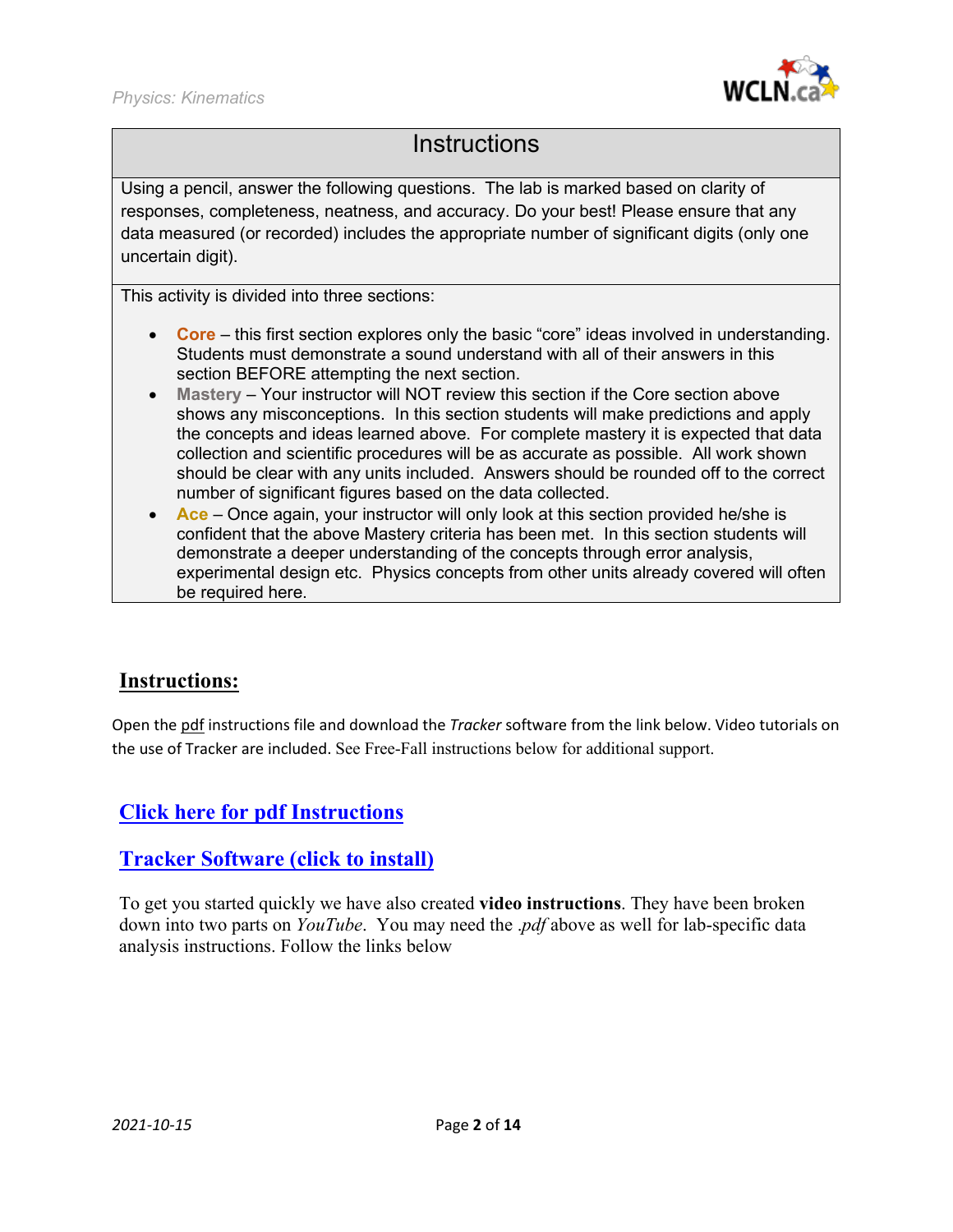

*Physics: Kinematics*

*Tracker Tutorial Part 1* (How to load the movie, set the scaling and origin, and crop the contents to the motion you wish to analyze)



*Tracker Tutorial Part 2* (How to collect, analyze and graph data)

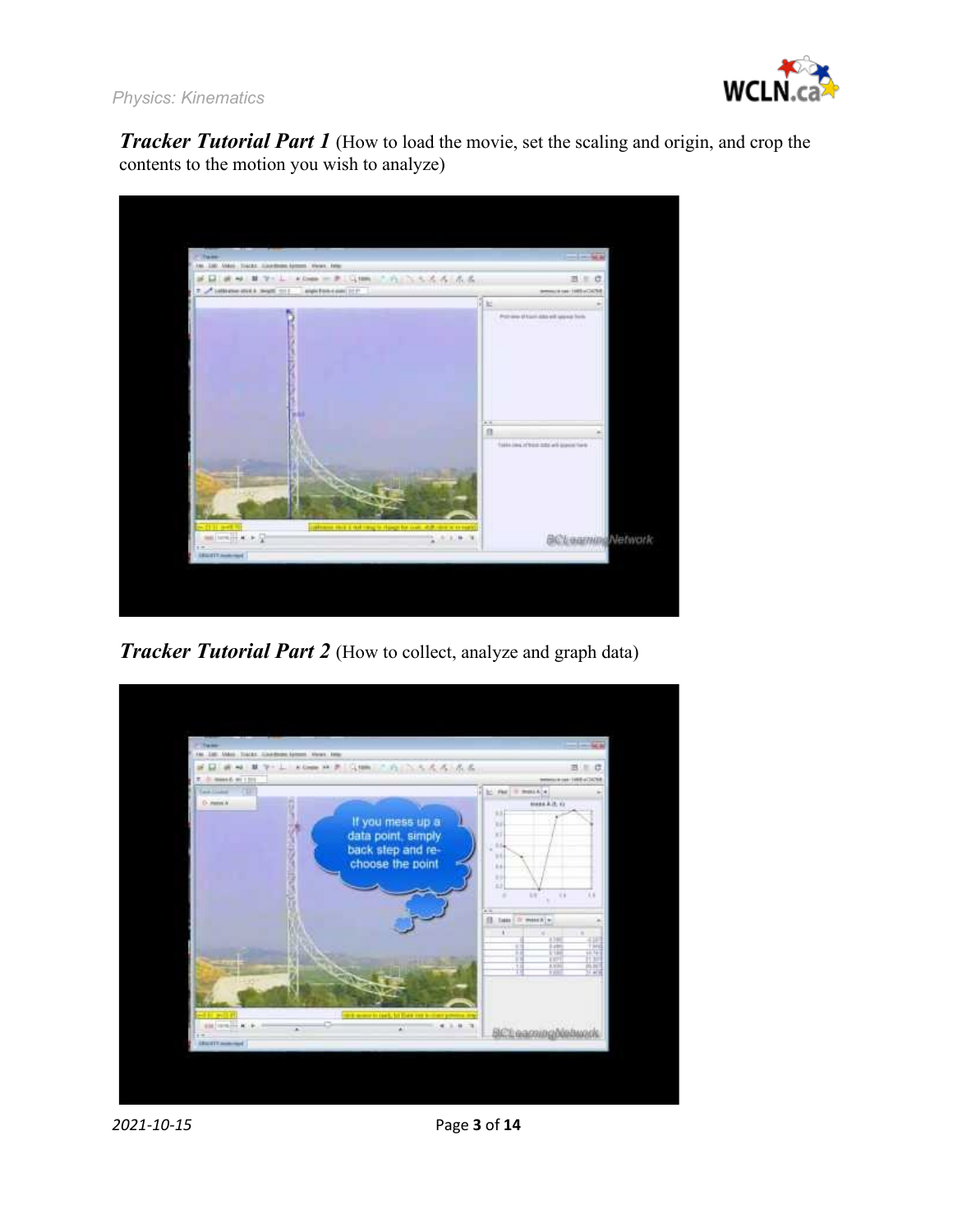

### Right-Click here and chose *Copy Link Location* for the video showing the elephant jump [Elephant Jump](https://wcln.ca/_LOR/projects/ph/VIDEO_SAMPLES/elephantjumptrampolineonly.zzz) Video

(right click and select copy link location, open is browser to download. Then open the download folder to view the file and change extension to .mp4 - vs. .zzz)

Refer to the *pdf lab instructions* (above)

See *Software Instructions* in the "Projects" area. Having successfully "TRACKED" your elephant **over the vertical portion of the jump** using the software as described in the instructions, it's now time to begin our analysis.

### **Analysis Begins…**

Examine the Elephant Jump video clip. You task is to demonstrate that the video animators knew their physics.

Pick an appropriate segment of the video where the physics can be tested using *Tracker* software. A good clip will be one where the camera remains stationary (or close to stationary) and shows the entire "motion in question" (ie one camera angle from afar is ideal)

To properly analyze the motion you must *scale* your video using some known length. This object should be at the same location of your object.

Make sure that the video is not shown in slow motion or any other format that could be difficult to interpret. Slow motion will only work if you are told "how slow".

Since the elephant is jumping straight up and down you need only analyze your motion in the vertical direction (y). Be sure to construct meaningful graphs for analysis of slopes or areas if required.

*The videos show a projectile (elephant soaring through the air off of a trampoline. Projectiles, as you know, must adhere to certain characteristics here on Earth. Answer the basic projectile questions below. The answers to these questions should provide you with a "game plan" as to how you will go about proving the motion is realistic.*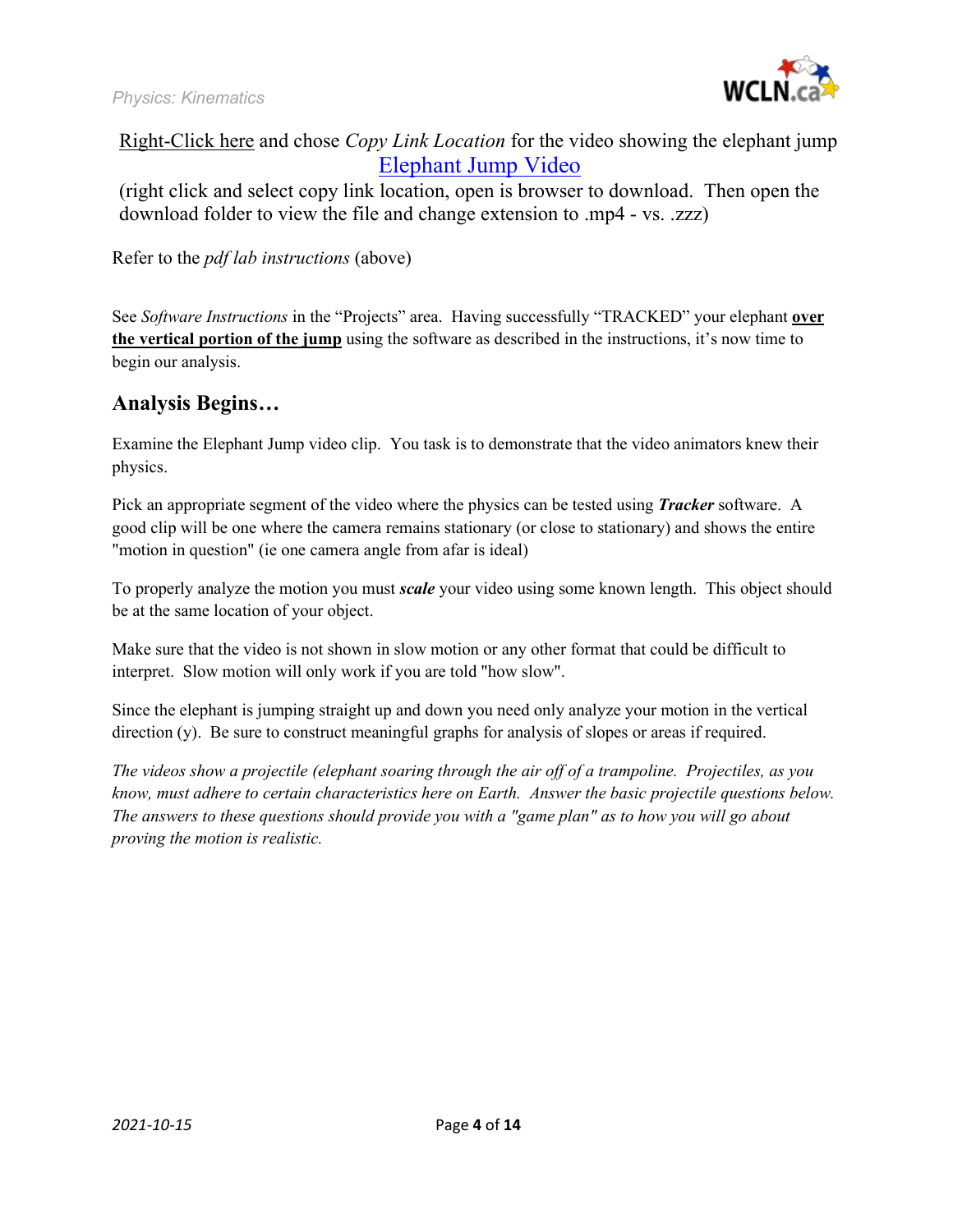

# *Part 1: Core*

1. A ball is is photographed using a high speed strobe effect as shown below. It shows the position of the ball at equal time intervals. The ball can be photographed this way when it is dropped from rest at a height, h, or, after the ball strikes the floor it is photographed as it climbs back up to its apex. The pictures are the same. Discuss the vertical component(s) and motion of a typical projectile by completing the table below.

| On the way UP (to the apex after the bounce) | Describe/Discuss:                                                                                                                   |
|----------------------------------------------|-------------------------------------------------------------------------------------------------------------------------------------|
|                                              | What is happening to $v_y$ ?<br>What is $a_y$ ?<br>What is $a_y$ ?<br>What direction is $a_y$ ?<br>What about $d_y$ in this region? |
| At the apex                                  | What is $v_y$ at the apex?                                                                                                          |
|                                              | What is $a_y$ at the apex?<br>What direction is $a_y$ at the apex?<br>What can we say about $dy$ at this point?                     |
| On the way back down (past the apex)         | What is happening to $v_v$ ?                                                                                                        |
|                                              | What is $a_y$ ?<br>What direction is $a_y$ ?<br>What about $d_y$ in this region?                                                    |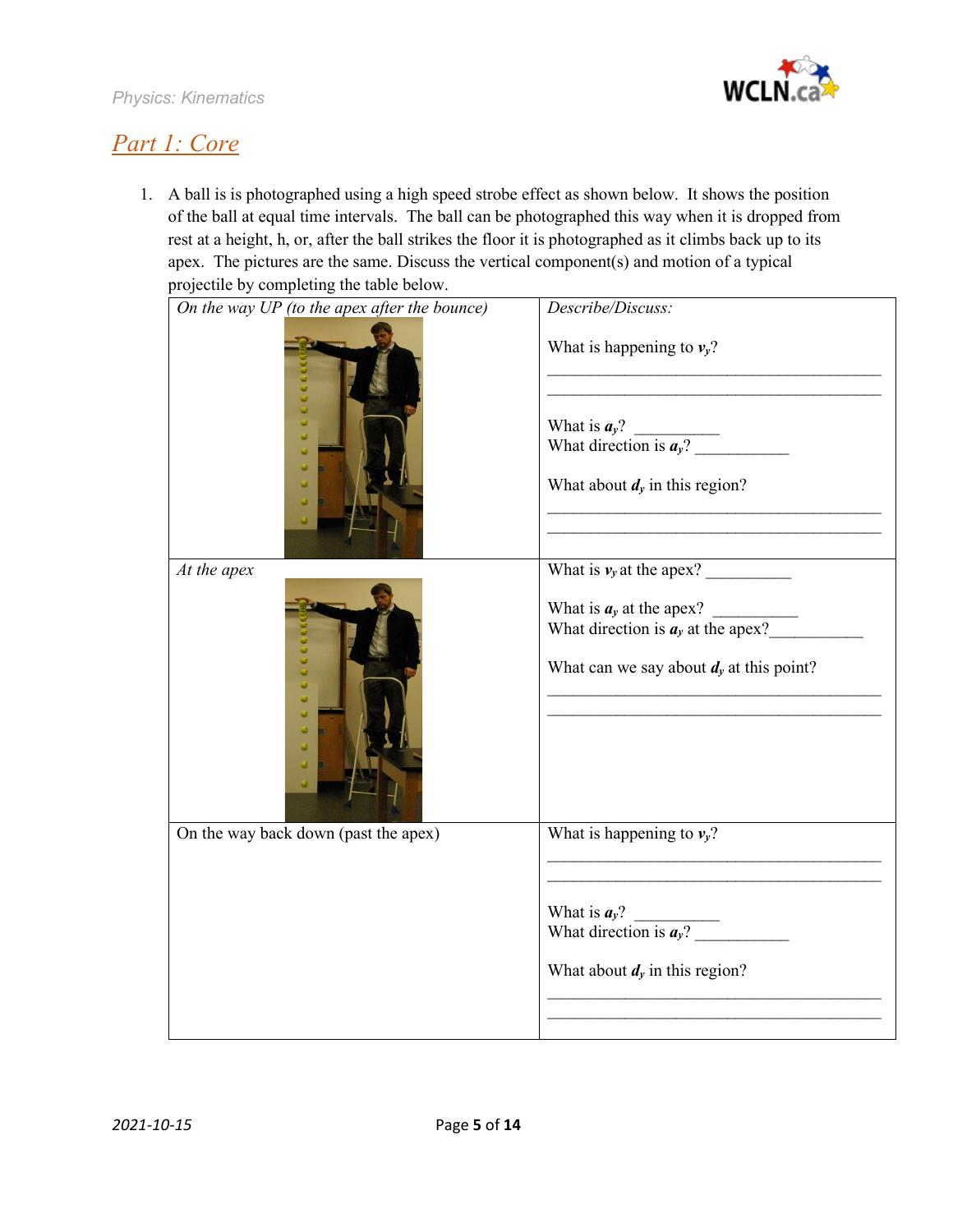



2. What about the various kinematics graphs for the "ideal" vertical projectile? Draw the "ideal" shape for each graph indicated for the three types of vertical projectiles described below.

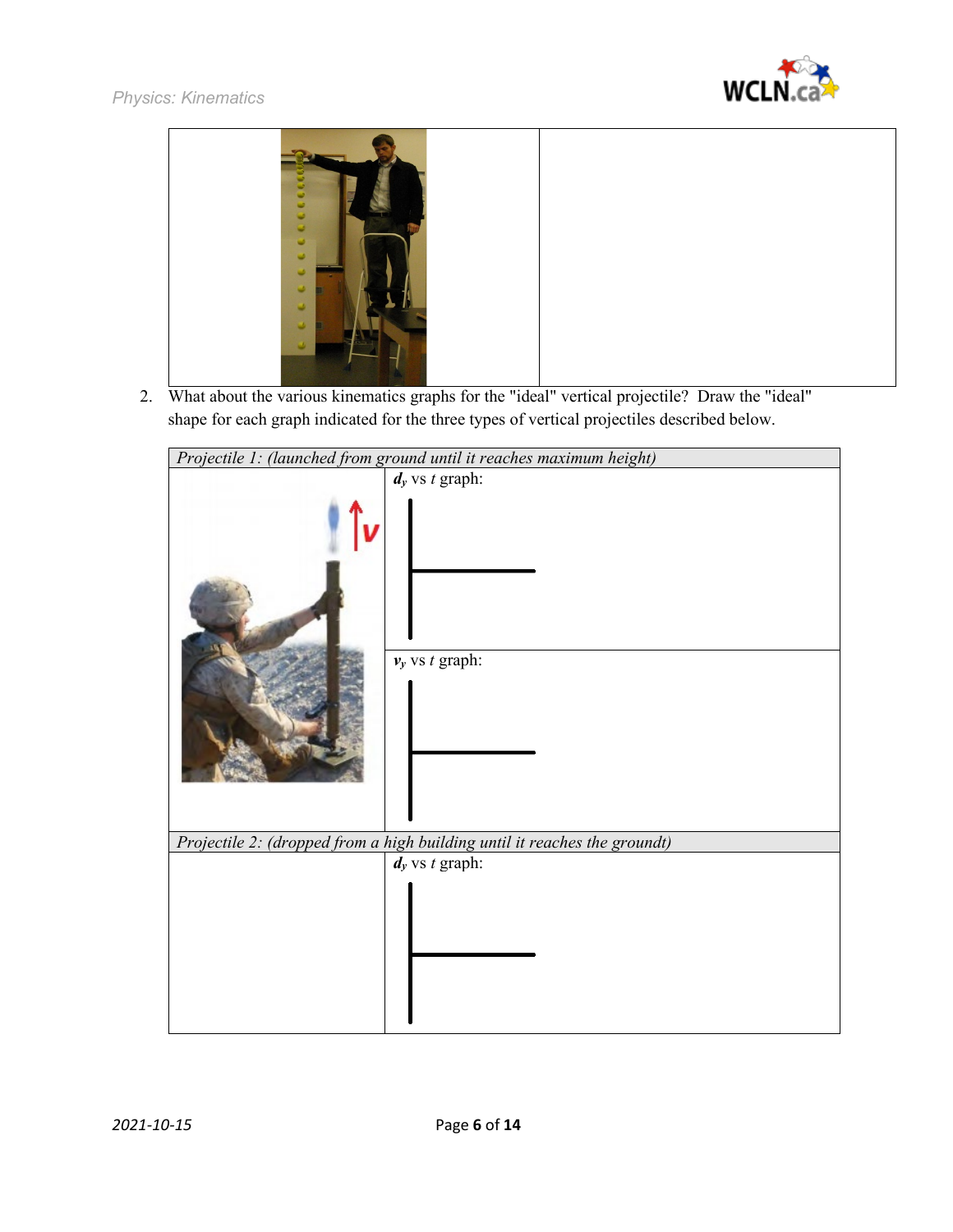



|                                                       | $v_y$ vs t graph: |
|-------------------------------------------------------|-------------------|
| uuu<br>নি<br>⋒<br>Î<br>Â<br>กิ<br>同<br>MathBits-<br>e |                   |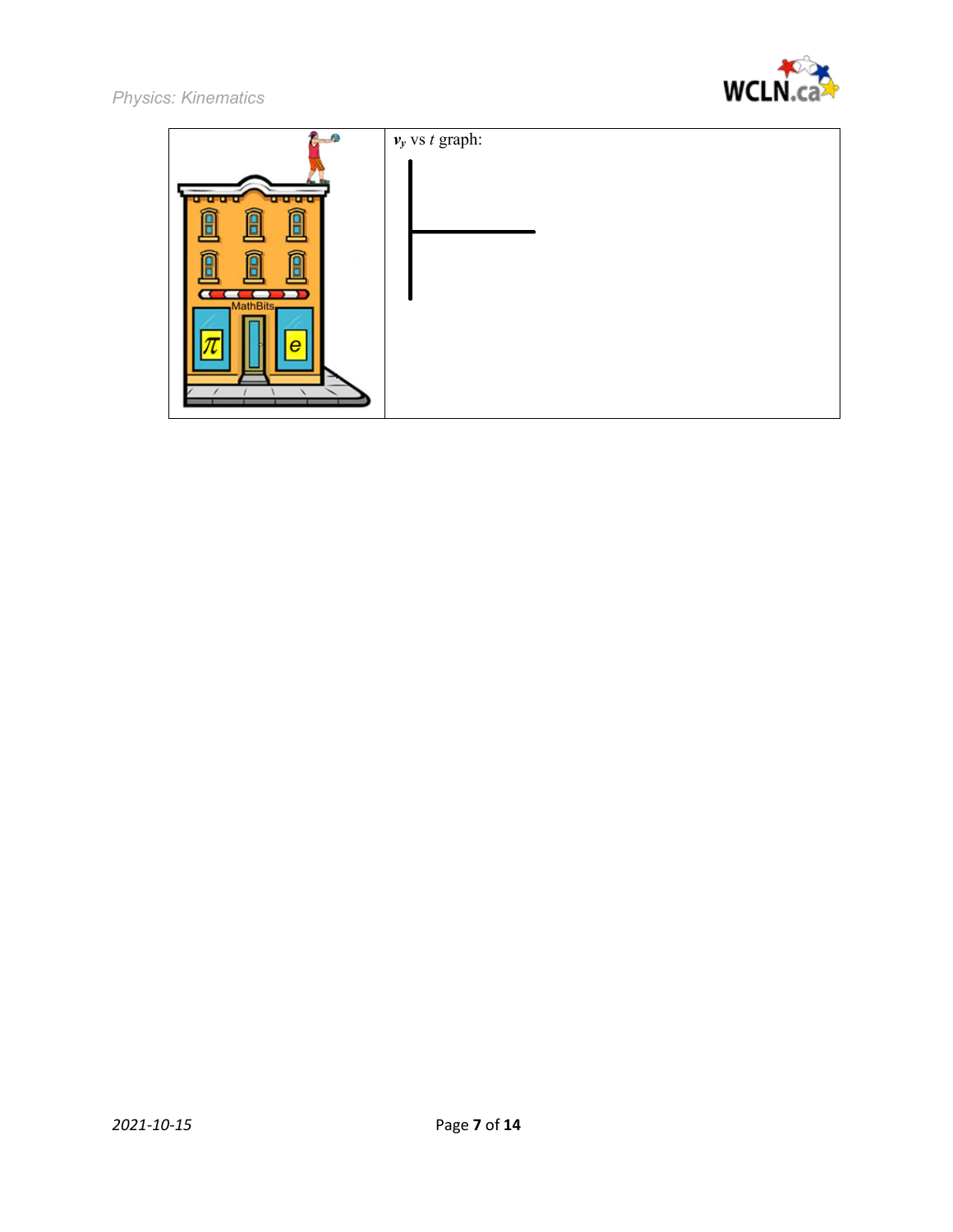

| Projectile 3: (tossed into the air and returns back to original position) |                     |  |
|---------------------------------------------------------------------------|---------------------|--|
|                                                                           | $d_y$ vs t graph:   |  |
|                                                                           |                     |  |
| $\boldsymbol{v}$<br>Đ<br>$A \overset{11}{\psi}C$                          | $v_y$ vs $t$ graph: |  |
|                                                                           |                     |  |

- 3. What does the <u>slope</u> of a *d*-*t* graph represent?
- 4. What does the slope of a *v-t* graph represent? \_\_\_\_\_\_\_\_\_\_\_\_\_\_\_\_\_\_\_
- 5. What does the area of a *v-t* graph represent? \_\_\_\_\_\_\_\_\_\_\_\_\_\_\_\_\_\_
- 6. What would the "ideal" slope be for your  $v_y$  vs *t* graph?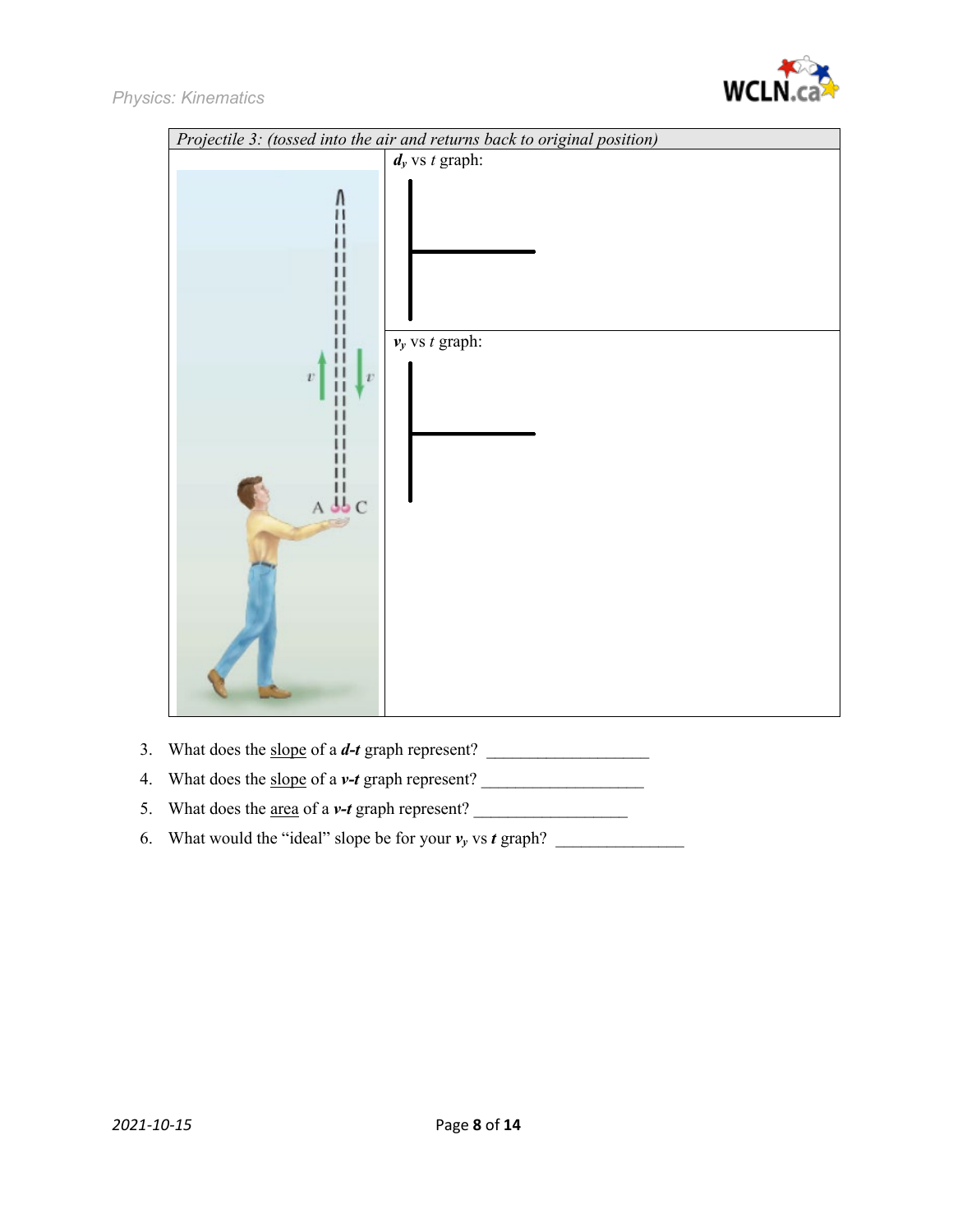

## **Collect data and analyze graphs with the** *Tracker* **software:**

Download and install the *Tracker* software. Refer to the instructional videos for a quick overview of the software and its features.

Download the *full Elephant Jump* video to analyze. Load the video into the *Tracker* program. Watch the clip and find the section that you want to analyze.

#### *Elephant Video:*

Slide the play-bar at the bottom of the video to place beginning and ending tabs for the section that you are analyzing (frames 347 to 536). For scaling, you may assume that the trampoline is **5m in diameter.**

#### *General Pointers:*

- Watch the instructional video for tips on scaling.
- Track the centre of mass of the elephant as this should follow our "ideal" projectile path *(choose the middle of his body at all times)*
- Paste any necessary pictures or graphs into the boxes below for analysis. In *Tracker* you can simply right click on any image or graph and choose *Snapshot* to create a ready-made image for your report.
- 1. Perform a screen capture (right-click, *Snapshot*) of your freefall. Paste the capture into the window below and be sure to show the scale that you used.

*Screen capture showing scaling:*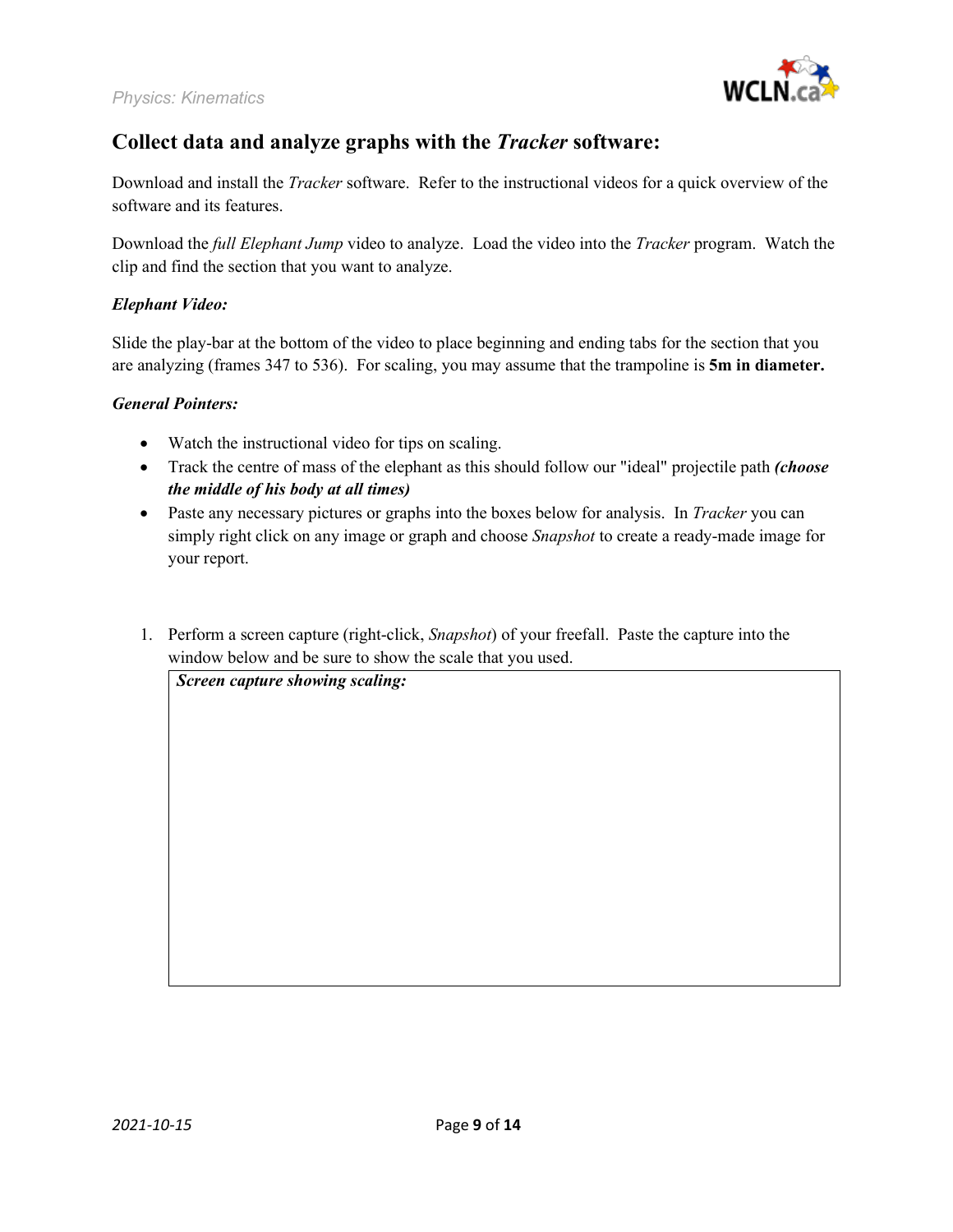

|         | 2. Create the graphs below using <i>Tracker</i> . Take <i>Snapshots</i> and paste them into the appropriate |
|---------|-------------------------------------------------------------------------------------------------------------|
| window. |                                                                                                             |

*dy* vs *t* ("*y*" vs *t* on *Tracker*)



<sup>3.</sup> Using a different colour pen, show the "ideal" graph for each over top of the graphs you pasted.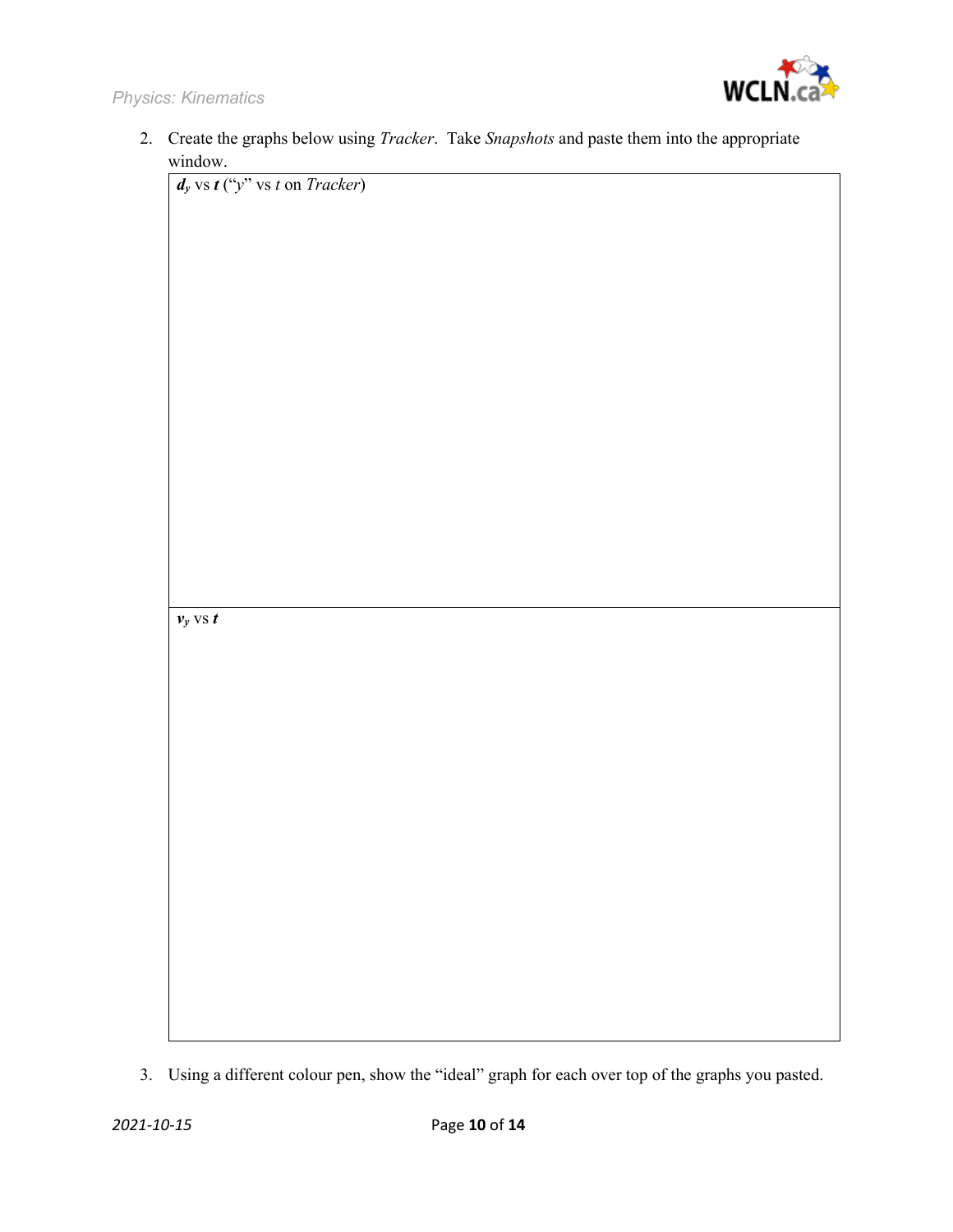

4. Complete the table below by discuss both the "good" and the "bad" physics as demonstrated by each graph. Be sure to discuss the general shape of each graph along with any strange anomalies not normally present (such as deviations in slope, flattened regions, incorrect directions etc.)

| Graph:       | "Good" Physics | "Bad" Physics |
|--------------|----------------|---------------|
| $d_y$ vs $t$ |                |               |
| $v_y$ vs $t$ |                |               |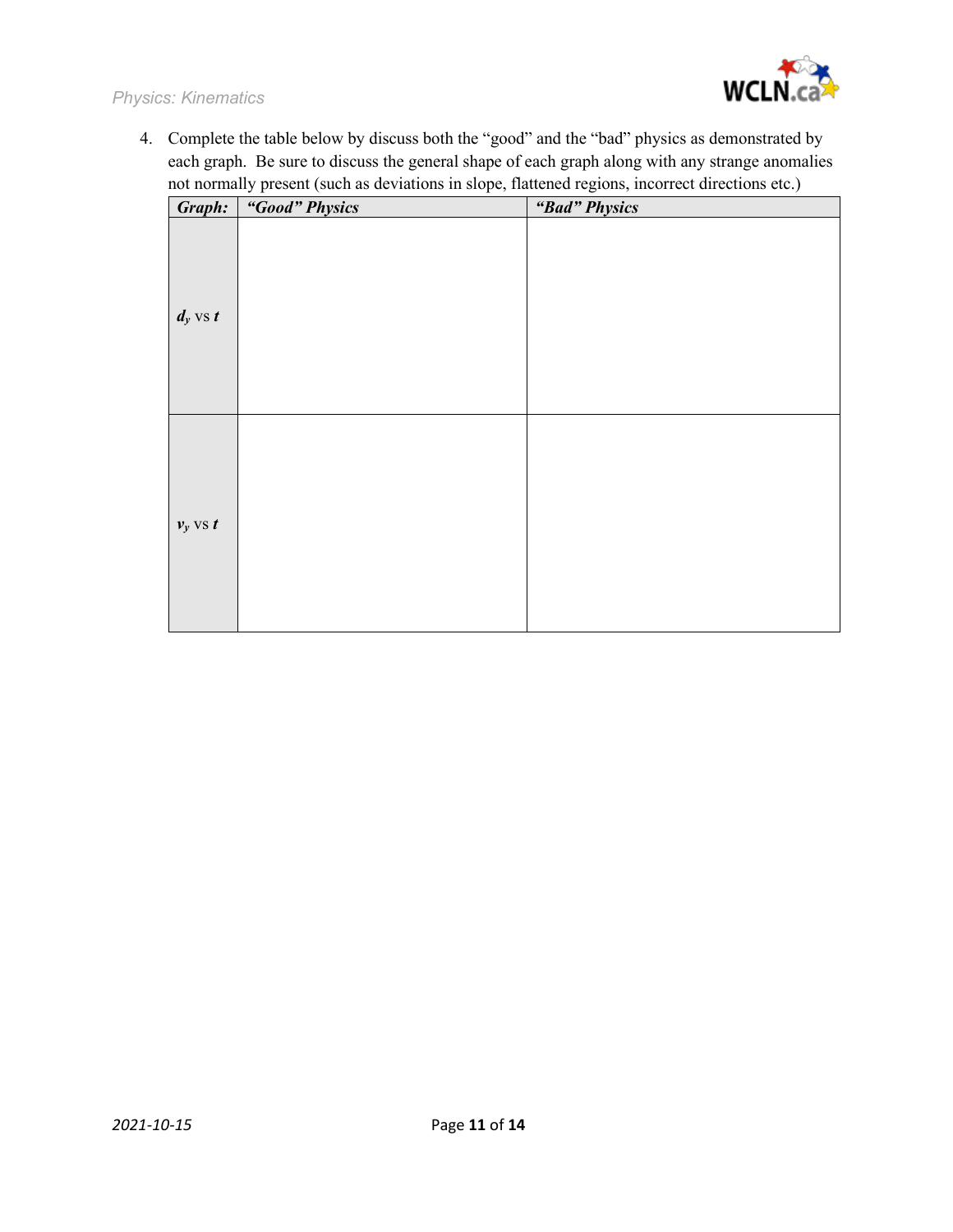

## *Part 2: Mastery*

- 1. For an "ideal" projectile, one of the above graphs should be a straight line while the elephant is free from the trampoline. Which graph are we referring to?
- 2. What is the "ideal" slope for this graph?

Use the *Analyze* feature found by right clicking on the above graph that should be straight. Highlight the region(s) of each graph that should be straight and use *Analyze* to determine the equation of each region in slope-intercept form by choosing *Linear Fit*.

3. The slopes (as found by *Tracker*) might not be what you expect. Discuss how slight alterations in the original scaling of your video would affect each slope. In other words, if the scale you chose was too big, how would this affect the value of the slope?

\_\_\_\_\_\_\_\_\_\_\_\_\_\_\_\_\_\_\_\_\_\_\_\_\_\_\_\_\_\_\_\_\_\_\_\_\_\_\_\_\_\_\_\_\_\_\_\_\_\_\_\_\_\_\_\_\_\_\_\_\_\_\_\_\_\_\_\_\_\_\_\_\_\_\_\_\_\_  $\_$  , and the contribution of the contribution of  $\mathcal{L}_\mathcal{A}$  , and the contribution of  $\mathcal{L}_\mathcal{A}$ 

4. For the graph determined in (1) above, discuss the slopes in the regions described below in terms of how close they are to expected values for ideal projectiles.

| Graph Title:                                  | Discuss Slopes (compare to | How do these slopes affect the "realism" of<br>the motion |
|-----------------------------------------------|----------------------------|-----------------------------------------------------------|
| Region 1:<br>Elephant on its<br>way up        | expected)                  |                                                           |
| Region 2:<br>Elephant on its<br>way back down |                            |                                                           |
| Region 3:<br>Elephant at the<br>apex          |                            |                                                           |
| Region 4:<br>Entire graph                     |                            |                                                           |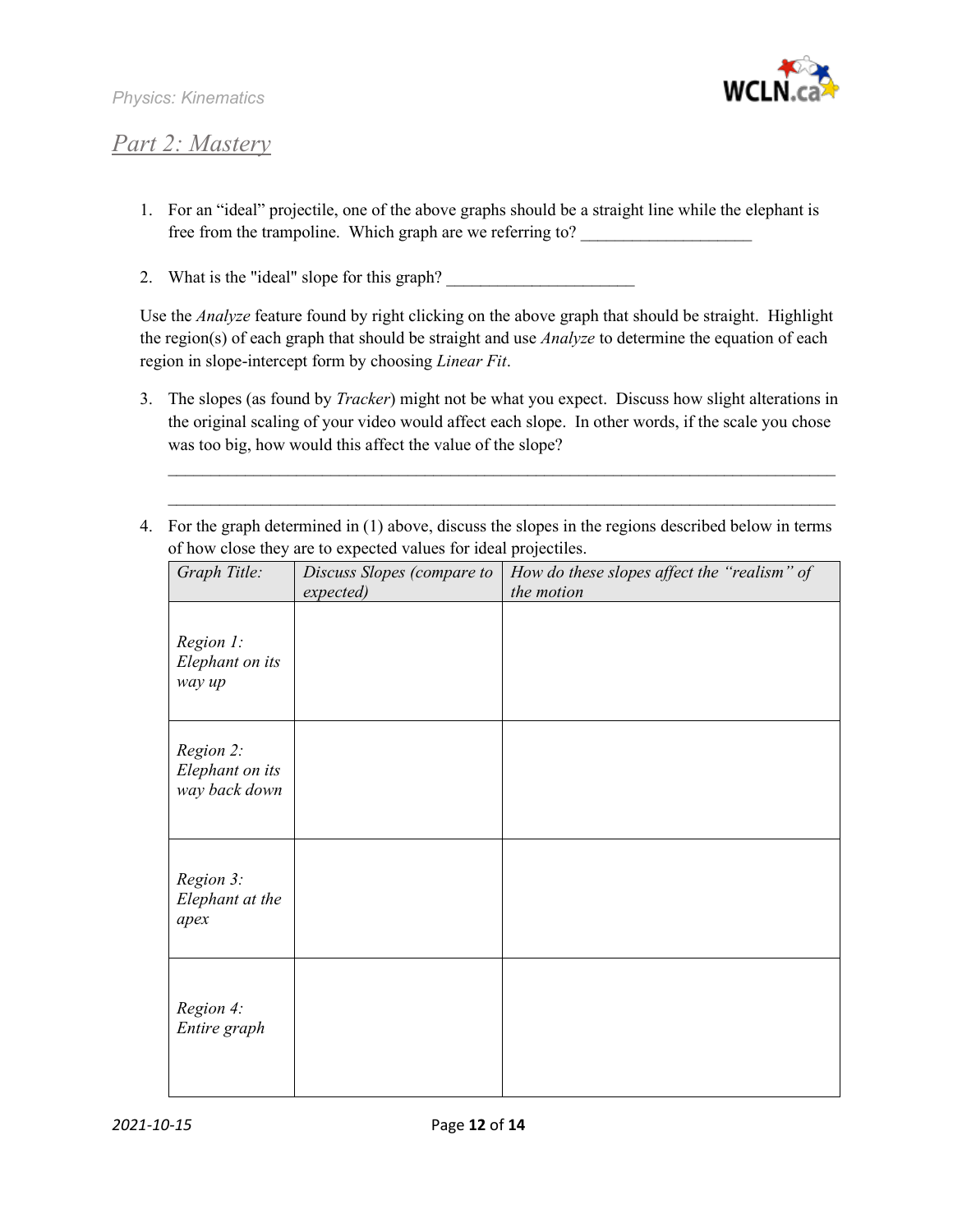

# *Part 3: Ace*

Assuming that you have set the **scale to be 5m** (diameter of trampoline), examine your *dy* vs *t* graph ("*y*" vs. *t* on *Tracker*).

Right-click on the graph window and choose *analyze*. A new window should be displayed with just your *dy* vs *t* graph visible for analysis. If other graphs are also present they can be "turned off" by de-selecting them above the data column on the right hand side.

1. What, precisely, does the slope of the *tangent* line on a *d* vs *t* graph represent?

Select the *Measure* tab above the graph and choose *Slope*. As you move your mouse across the graph you will notice a tangent line that follows on the graph itself. The slope of this tangent line is given on the bottom right of your graph. *(Note: a slope of 1.2E1 means 1.2 x 10<sup>1</sup> in this program)*

 $\_$  , and the set of the set of the set of the set of the set of the set of the set of the set of the set of the set of the set of the set of the set of the set of the set of the set of the set of the set of the set of th  $\_$ 

- 2. Assuming that the diameter of your trampoline is set to 5m use your  $d_y$  vs  $t$  graph to estimate the initial launch velocity of your elephant. Explain what you used to find this value. Initial velocity, *v0* = \_\_\_\_\_\_\_\_\_\_\_\_\_\_\_\_\_ How  $v_0$  was determined:
- 3. Using  $v_\theta$  from above, calculate the maximum height that your elephant should reach under ideal conditions. Show all information, equations, and calculations below:

Calculate "ideal" maximum height for Elephant

\_\_\_\_\_\_\_\_\_\_\_\_\_\_\_\_\_\_\_\_\_\_\_\_\_\_\_\_\_\_\_\_\_\_\_\_\_\_\_

 $h_{ideal}$  =  $m$ 

4. Examine your  $d_v$  vs *t* graph. What was the maximum height,  $h_{max}$ , reached by your elephant? *(be careful! – note the original position of your elephant on your graph. It may not be zero.)*